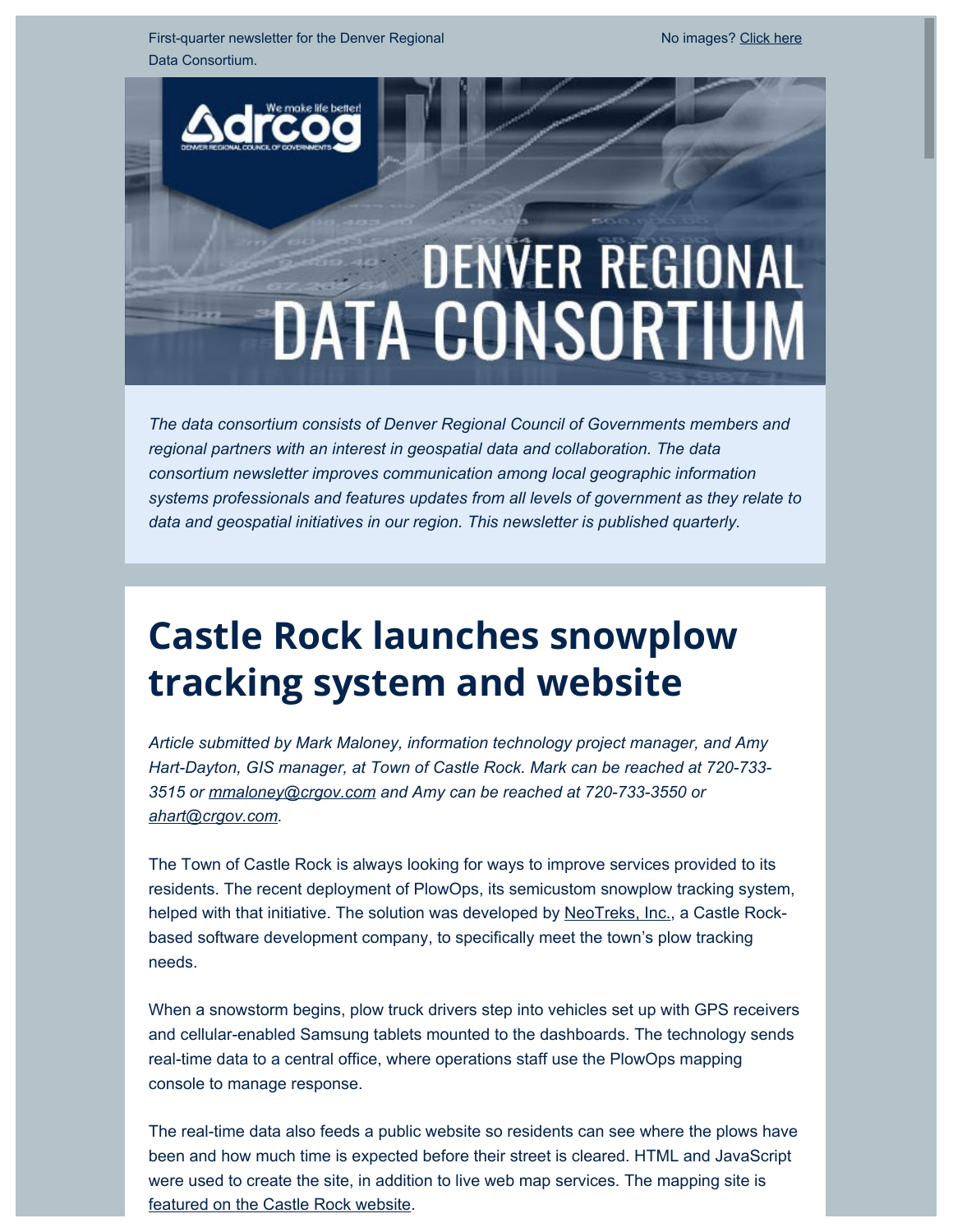In addition to showing the location of a snowplow, the PlowOps tool includes a paperless driver vehicle information report, the beginning and end mileage of each driver's shift and options for drivers to report obstacles in the road (including the obstacle location), such as utility holes and crashes, with a non-intrusive tap on the tablet.

Future PlowOps capabilities include measuring plow up and plow down times, measuring the volume of salt and sand spread on the road, the dynamic creation of street sweeper routes derived from locations where salt and sand were dropped and metrics to allow for more active and accurate oversight of the town's snow plow operations.

[NeoTreks](https://drcog.createsend1.com/t/d-l-xujdhit-l-t/) specializes in map-oriented technologies, both custom and off the shelf. Their corporate office is located in Castle Rock, Colorado, with a branch office in the Czech Republic.



#### **Figure 1: plow routes Figure 2: public website**



### Conservation planning application uses DRCOG regional land cover data

*Article submitted by Claudia Browne, ecologist, and Chris Rehak, GIS specialist, at Biohabitats. Claudia can be reached at 720-907-6556 or [cbrowne@biohabitats.com](mailto:cbrowne@biohabitats.com) and Chris can be reached at [crehak@biohabitats.com.](mailto:crehak@biohabitats.com)*

**Purpose:** The High Line Canal Conservancy's stormwater transformation project is helping revitalize a 70-mile linear park-like amenity in the Denver metro area. As part of a recent Pisces Foundation grant, Biohabitats assisted the conservancy in conducting an opportunity analysis along the canal to evaluate the stacked benefits for water quality, habitat and social improvement projects. DRCOG's 1-meter regional land cover data, from the Regional Data Catalog, provided information about habitat connectivity, habitat quality and stream- and lakeside vegetation across the six jurisdiction project area.

**Overview of analysis approach:** Although the canal is a man-made feature, the analysis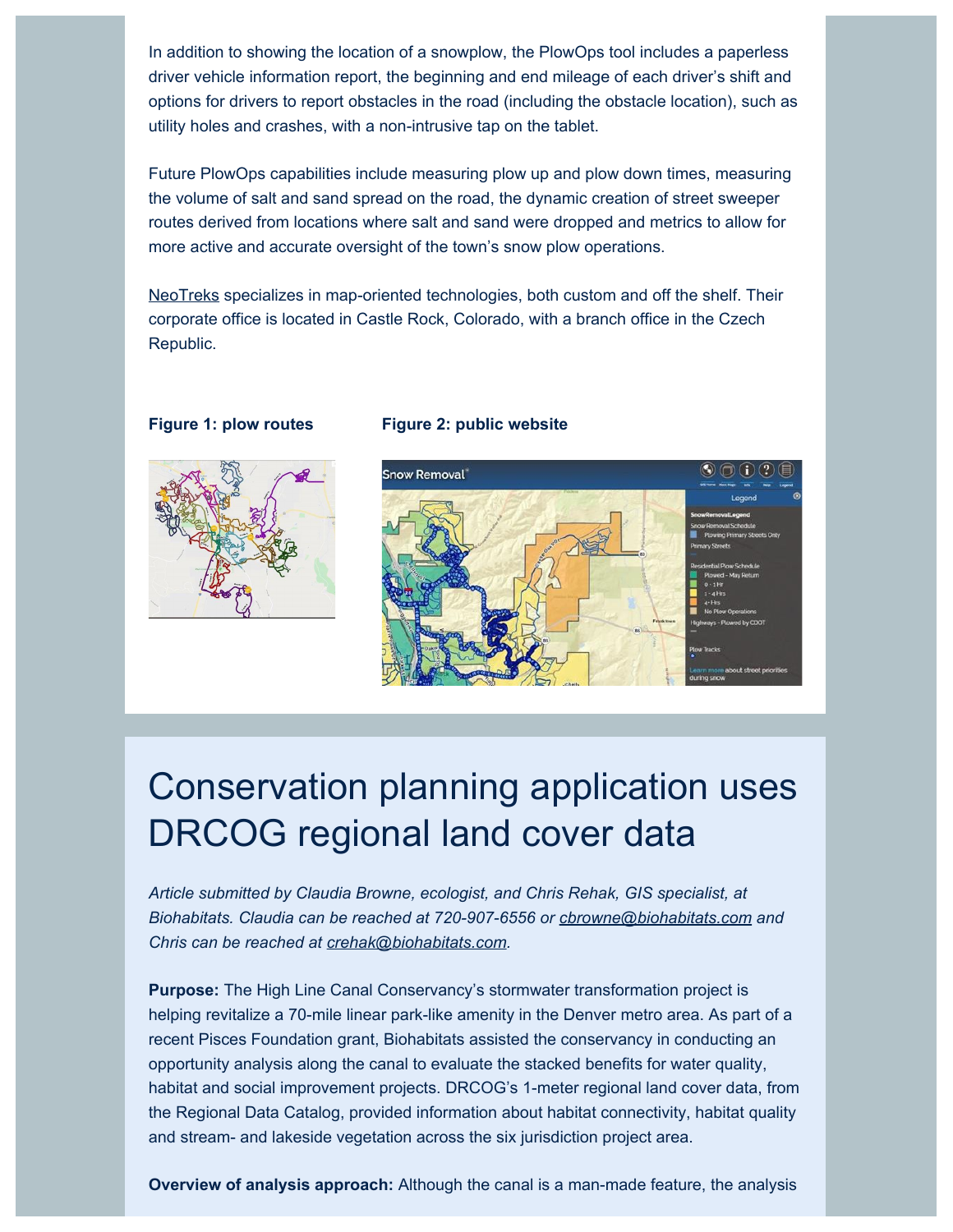was based on it serving as a riparian-like (stream side) habitat for birds, pollinators, reptiles and small mammals. Initial evaluation of habitat quality and connectivity was therefore completed by aggregating multiple cover classes from the land cover dataset and filtering the information to only include areas within a  $\frac{1}{4}$ -mile riparian buffer of the canal (see figure). The vegetation land cover data was then quantified along canal reaches to determine the total acreage of each vegetation type and the riparian-like habitat areas. The analysis results provided valuable information for comparing riparian habitat quantity and quality along the canal (see figure), and for identifying areas where ecological values could be improved or protected. The results were integrated with water management opportunities and social vulnerability mapping to develop concepts for stacked management approaches with the greatest benefits for wildlife, habitats and people.

**Potential future opportunities and next steps:** Across the country, there is an urgent need for improved conservation and restoration planning to reduce the rapid loss of habitat, as evidenced by recent reports of national bird population declines. An integrated land and water planning approach is also critical for watershed protection and climate resiliency. Local, high resolution land cover data provides a bridge to implementation for planners. For example, future analysis proposed by the Denver Metro Nature Alliance will focus on habitat prioritization and connectivity by summarizing vegetation classes, defining focal species and determining thresholds for habitat patch size to support the focal species. The information would be used to define and locate core habitats across the project area, representing the main hubs of habitat connectivity and areas where high biodiversity likely exists. Any remaining non-vegetated classes from the 1-meter planimetric data are then converted into a layer representing barriers that can impede movement of the focal species (roads, buildings, parking lots). This information can then be used in connectivity analysis software, which uses algorithms from electronic circuit theory to predict connectivity in heterogenous landscapes. These connectivity predictions, along with the identification of pinch-points, provide valuable information for locating areas with conservation and restoration potential.

Given the importance of conservation, restoration and other nature-based solutions for maintaining ecosystem functions and climate-resilient communities, the availability of high resolution land cover data will be integral to supporting these efforts in the future.

For additional information, feel free to contact [Claudia Browne](mailto:cbrowne@biohabitats.com) or [Chris Rehak](mailto:crehak@biohabitats.com).

[click to view full-size image](https://drcog.createsend1.com/t/d-l-xujdhit-l-i/)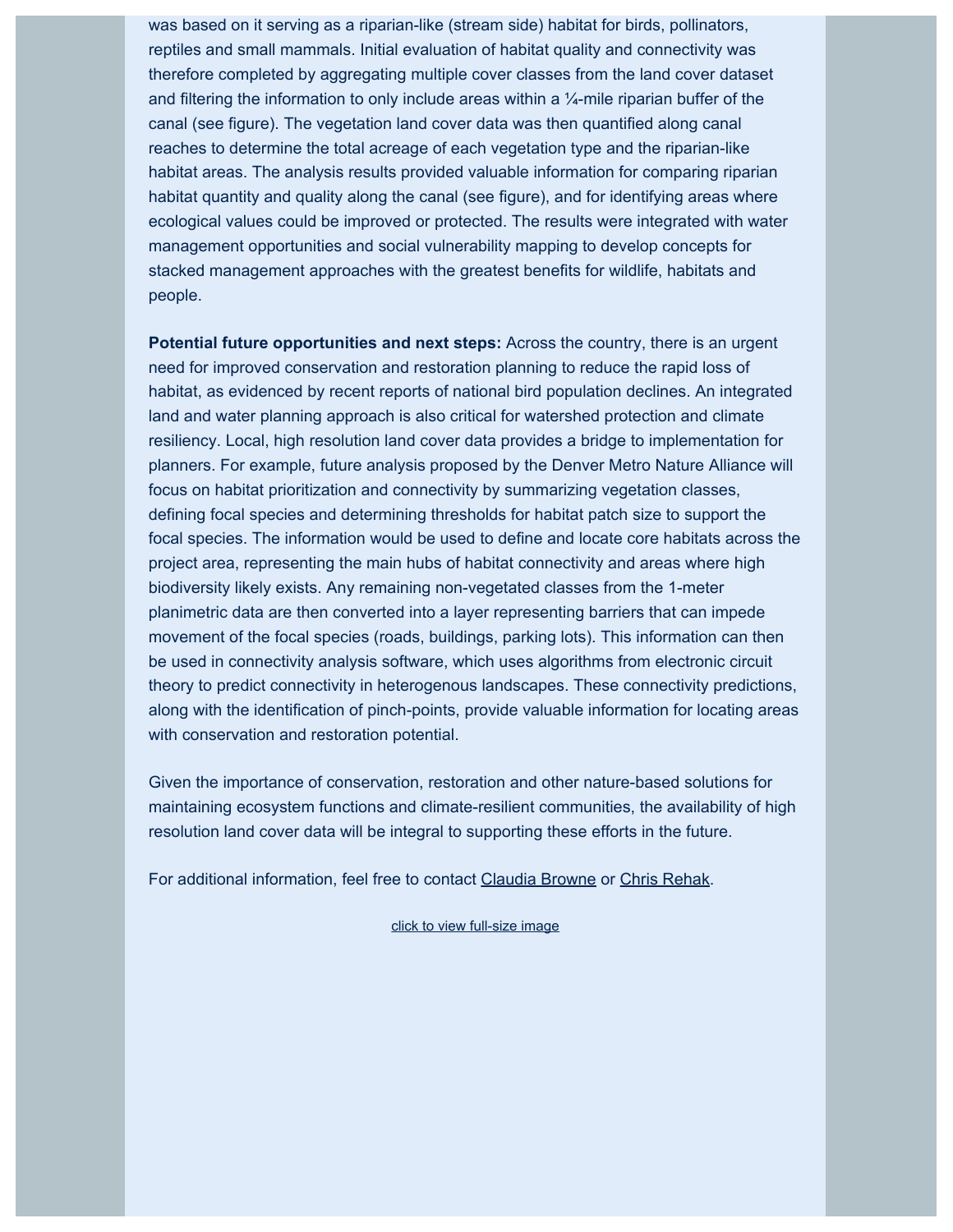

## **The Data to Policy Project wants your questions!**

*Article submitted by Diane Fritz, geospatial services specialist at Auraria Library. Diane can be reached at [diane.fritz@ucdenver.edu](mailto:diane.fritz@ucdenver.edu).*

The Data to Policy Project (D2P) is an initiative hosted by Auraria Library to engage students with their community needs through course-based assignments, which culminate in data-driven policy proposals to local governments and agencies. The D2P project is open to any students from the University of Colorado Denver, Metropolitan State University of Denver or Denver Community College who want to use public data for public good, regardless of whether they are in a D2P class, pursuing an independent study project, or exploring the work for fun. (This happened last semester with the Machine Learning Club!) Participating faculty from a variety of disciplines encourage students in D2P classes to apply open data to building evidence-based policy proposals, enhancing the learning outcomes in their courses. Although some students' topic selections are selfselected, many students desire to work on pressing projects and issues identified by the community.

This is where you, the community, can help! The Data to Policy Project invites questions and topics the students can select for their semester-long projects. In turn, the students may derive novel perspectives and solutions that can help your organization or cause.

[The D2P website](https://drcog.createsend1.com/t/d-l-xujdhit-l-h/) has a submission button for **community questions** on the homepage. Incoming questions are reviewed by the D2P committee before being offered as subject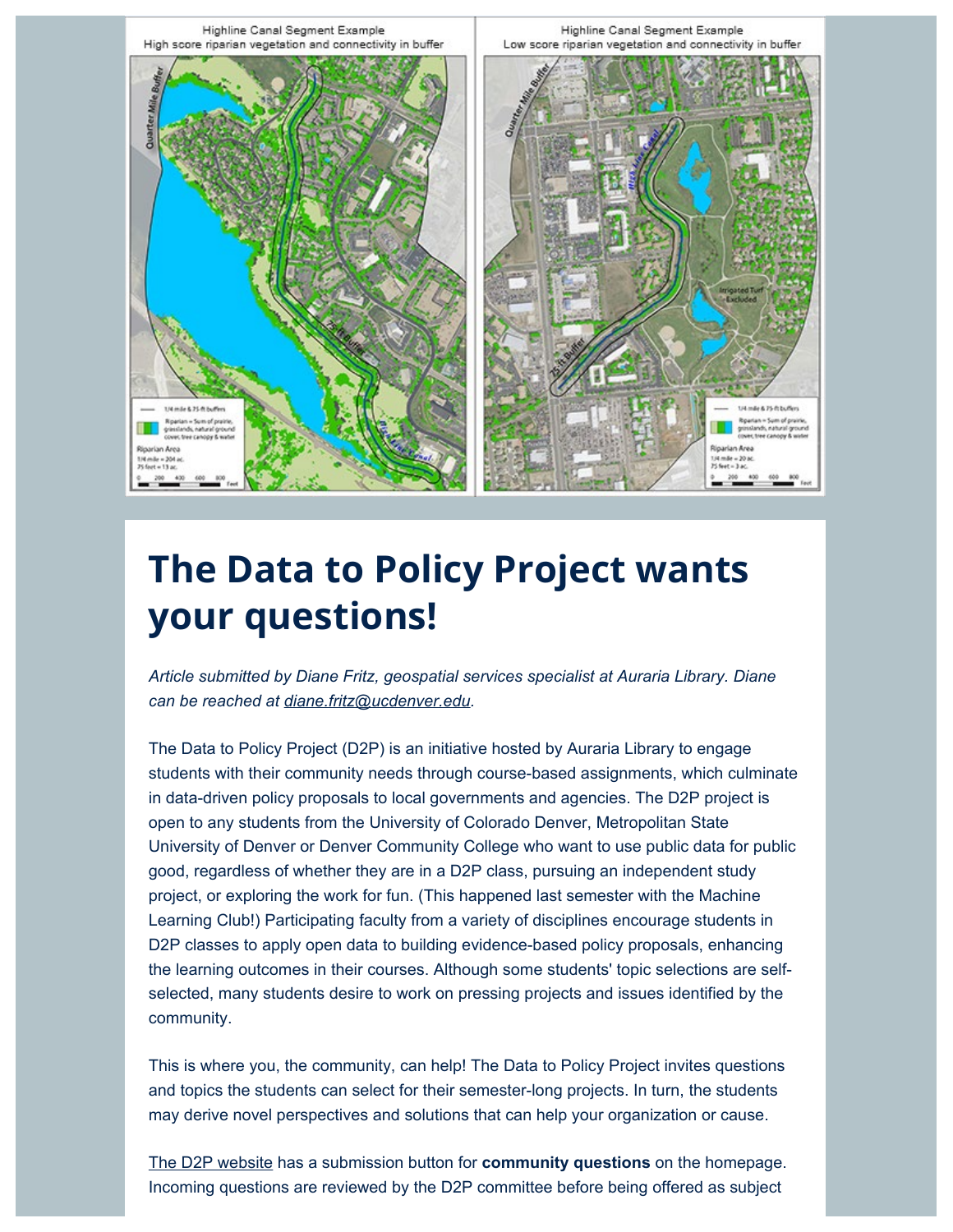options to the students. D2P will work with you to tailor the questions for participating semester long courses. If you have supplementary data pertinent to answering the questions, D2P can supply it to the students as well. The D2P symposium occurs every semester, and students start looking for specific questions and datasets a few weeks into their classes. **Please submit your questions before the end of January** to get them in front of students for spring 2020. (Note: Questions can be submitted at any time and are kept for following semesters.)

Please [reach out to Diane](mailto:diane.fritz@ucdenver.edu) if you have any questions about the process or want to know of other ways to be involved with the D2P project.

### DRCOG's 2020 Census outreach

*Article submitted by Lisa Houde, AICP, public engagement specialist at DRCOG. Lisa can be reached at 303-480-5658 or [lhoude@drcog.org](mailto:lhoude@drcog.org).*

DRCOG has received a grant through the Colorado Department of Local Affairs to complete outreach work for the 2020 Census. Staff will leverage their experience, expertise and community standing to approach the hard-to-count older adult population and ensure an accurate and complete count in the 2020 Census. DRCOG will undertake a variety of methods in the outreach work, including creating resource toolkits for use by community partners, launching an advertising campaign to raise public awareness about the importance of the census, and convening a regional workgroup to share best practices, strategize and maximize combined efforts.

If you are interested in participating in DRCOG's 2020 Census outreach efforts, please contact Lisa Houde, DRCOG public engagement specialist, at 303-480-5658 or [lhoude@drcog.org](mailto:lhoude@drcog.org).

### **DRCOG data acquisition updates**

*Article submitted by Ashley Summers, GISP, PMP, information systems manager at DRCOG. Ashley can be reached at 303-480-6746 or [asummers@drcog.org](mailto:asummers@drcog.org).*

#### Regional planimetric data project 2018

Since 2014, DRCOG has facilitated a planimetric data capture immediately following the completion of an imagery project. The 2018 iteration began in February 2019 and is expected to be completed in February 2020.

Project deliverables, except for some premium attribution reserved for funding partners, will be free for public download on **DRCOG's Regional Data Catalog.** Learn more about [2018 project specifics](https://drcog.createsend1.com/t/d-l-xujdhit-l-u/) and [visit our webpage](https://drcog.createsend1.com/t/d-l-xujdhit-l-o/).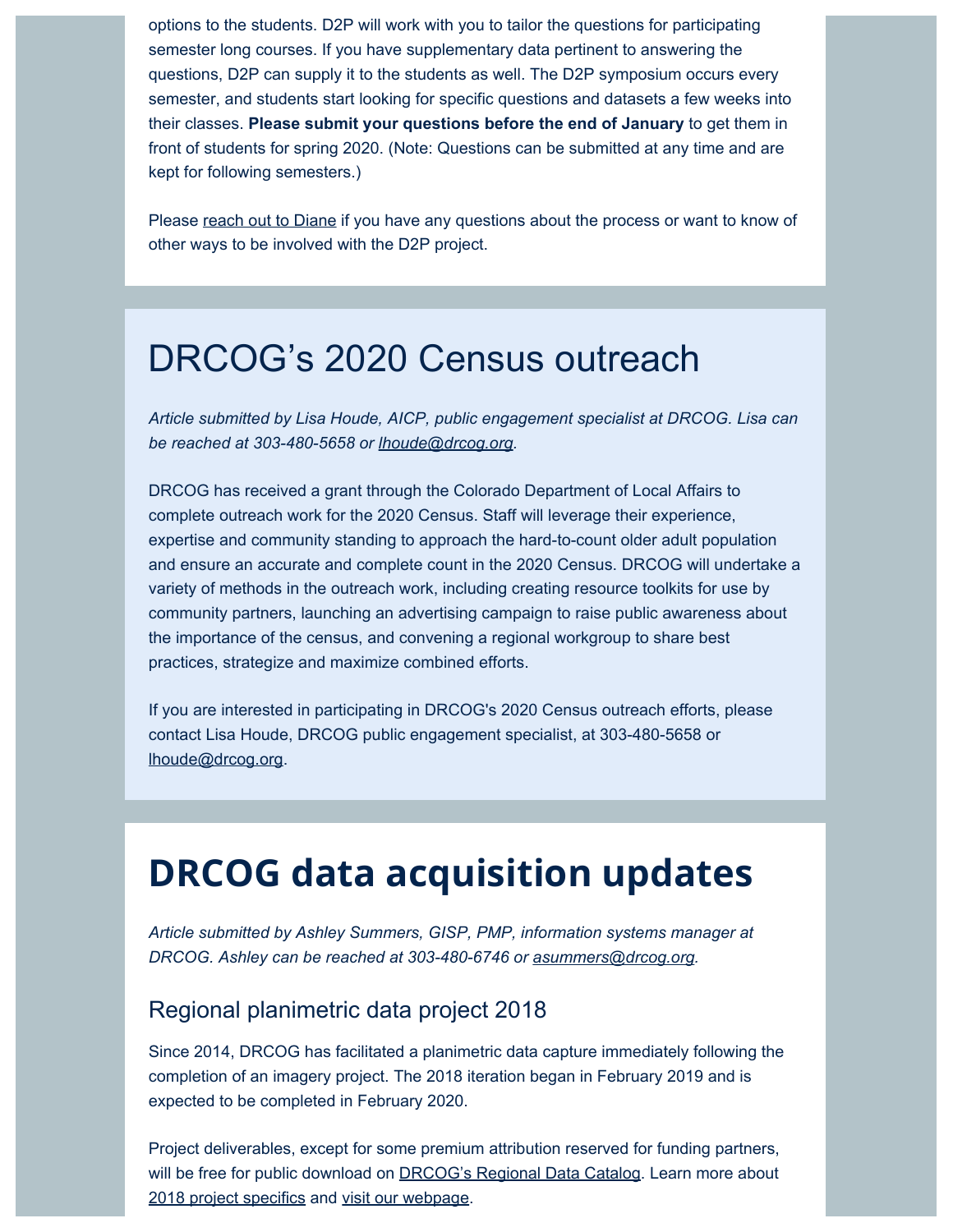#### Denver regional aerial photography project 2020

DRCOG is scheduled to collect 6,000 square miles of high-resolution imagery in the spring and summer of 2020 on behalf of 48 partners. Additionally, DRCOG is offering a discounted Nearmap subscription to partners that want to pay for this streaming service.

If you'd like to become a project partner, reach out to me at [asummers@drcog.org](mailto:asummers@drcog.org). Read more about our [imagery projects](https://drcog.createsend1.com/t/d-l-xujdhit-l-b/) on [our website](https://drcog.createsend1.com/t/d-l-xujdhit-l-m/).

Historical imagery is available for download via the [Colorado Governor's Office of](https://drcog.createsend1.com/t/d-l-xujdhit-l-c/) [Information Technology FTP site.](https://drcog.createsend1.com/t/d-l-xujdhit-l-c/)

#### Regional lidar project 2020

In the fall of 2019, DRCOG applied for a U.S. Geological Survey Broad Agency Announcement award to help us fund a 2020 lidar collection in the region, and DRCOG was recently informed that the USGS is interested in the project! More details on the partnership to come. Preliminary plans include collecting quality level 2 lidar in 5,000 square miles of the region and deriving contours in most of the Denver metro area. Many thanks to our 32 local and state partners that committed funding to this project!

For more information, [visit our website](https://drcog.createsend1.com/t/d-l-xujdhit-l-q/).

**Do you have an interesting use case for lidar data? Tell us about it by emailing me at [asummers@drcog.org.](mailto:asummers@drcog.org)**

#### Planimetric and land use land cover project 2020

Plans are in motion for collecting a substantial amount of foundational data in 2020. DRCOG staff wants to make sure they leverage the investment by preparing to create derivatives that would benefit our region's GIS community. With updated imagery and lidar, we can delineate, quantify and measure many aspects of our built and natural environments. [See some examples](https://drcog.createsend1.com/t/d-l-xujdhit-l-a/).

Discussions are happening **now** to shape the data products and determine potential partnerships for funding. **If you're interested in knowing more, please reach out to me at [asummers@drcog.org](mailto:asummers@drcog.org)**. Also, be aware of our tentative schedule:

- now to Feb. 14 requirements gathering surveys and meetings
- March 2 release request for proposals to get vendor bids
- April send preliminary quotes to partners for budgeting purposes
- fall letters of intent due from participating partners
- winter 2021 new imagery is delivered
- spring 2021 –new lidar data is delivered; derivative projects begin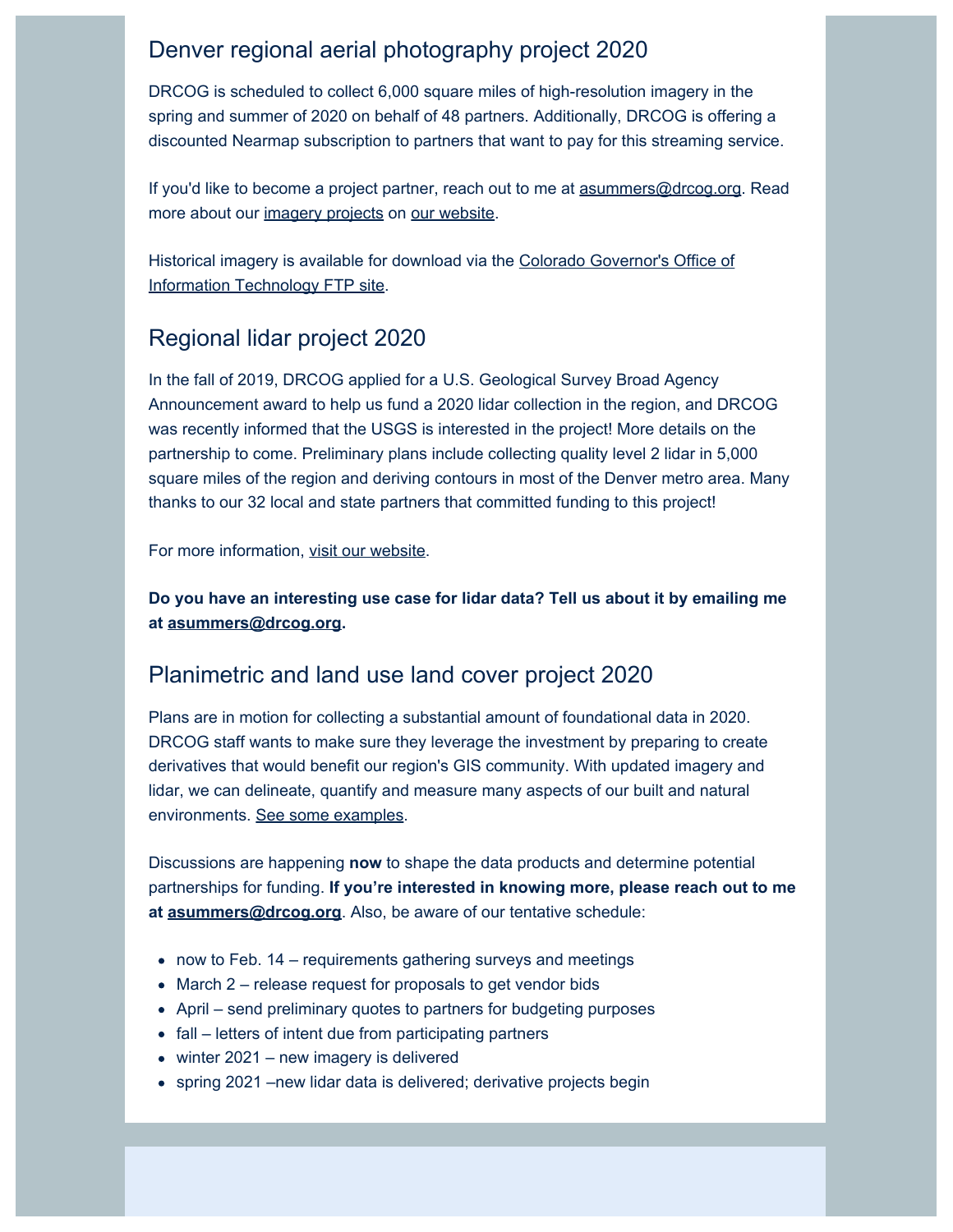### **Changes are coming with the 2020 Census data release**

*Article submitted by Zachary Feldman, economist at DRCOG. Zachary can be reached at 303-480-5637 or [zfeldman@drcog.org.](mailto:zfeldman@drcog.org)*

The U.S. Census Bureau will be applying differential privacy to the 2020 Census public data release. Differential privacy is the U.S. Census Bureau's method to rigorously define the acceptable privacy risk in a data release to ensure the confidential 2020 Census microdata cannot be reconstructed from publicly released tables.

What does this mean for users of the public data releases? Public tables from the 2010 Census gave total population, voting age population, total housing units and occupancy status as counted for each census block. The 2020 public tables will introduce noise so that only total housing units will be as counted for each census block. Estimates of population and demographics can significantly vary from the census count at all geographies. Even county level estimates can vary drastically from true census counts. Estimates of population by age and gender for rural areas will show the largest discrepancy.

Colorado's State Demography Office has provided resources comparing the old and new privacy methods using the 2010 Census summary file data release. Online maps comparing various estimates at multiple geographies [are available here](https://drcog.createsend1.com/t/d-l-xujdhit-l-z/).

Additional resources:

[from Integrated Public Use Microdata Series](https://drcog.createsend1.com/t/d-l-xujdhit-l-v/)

[from the U.S. Census Bureau](https://drcog.createsend1.com/t/d-l-xujdhit-l-e/)

#### 2010 Census demonstration files:

[Differentially Private 2010 Census Data](https://drcog.createsend1.com/t/d-l-xujdhit-l-s/)

[2010 Demonstration Data Products](https://drcog.createsend1.com/t/d-l-xujdhit-l-g/)

For further information, questions or concerns, please contact Zachary Feldman at [zfeldman@drcog.org](mailto:zfeldman@drcog.org) or 303-480-5637 or Cindy at the Department of Local Affairs at [cindy.degroen@state.co.us.](mailto:cindy.degroen@state.co.us)

The U.S. Census Bureau is [taking feedback](mailto:dcmd.2010.demonstration.data.products@census.gov) on the 2010 demonstration files through March 1.

# **DRCOG is hiring!**